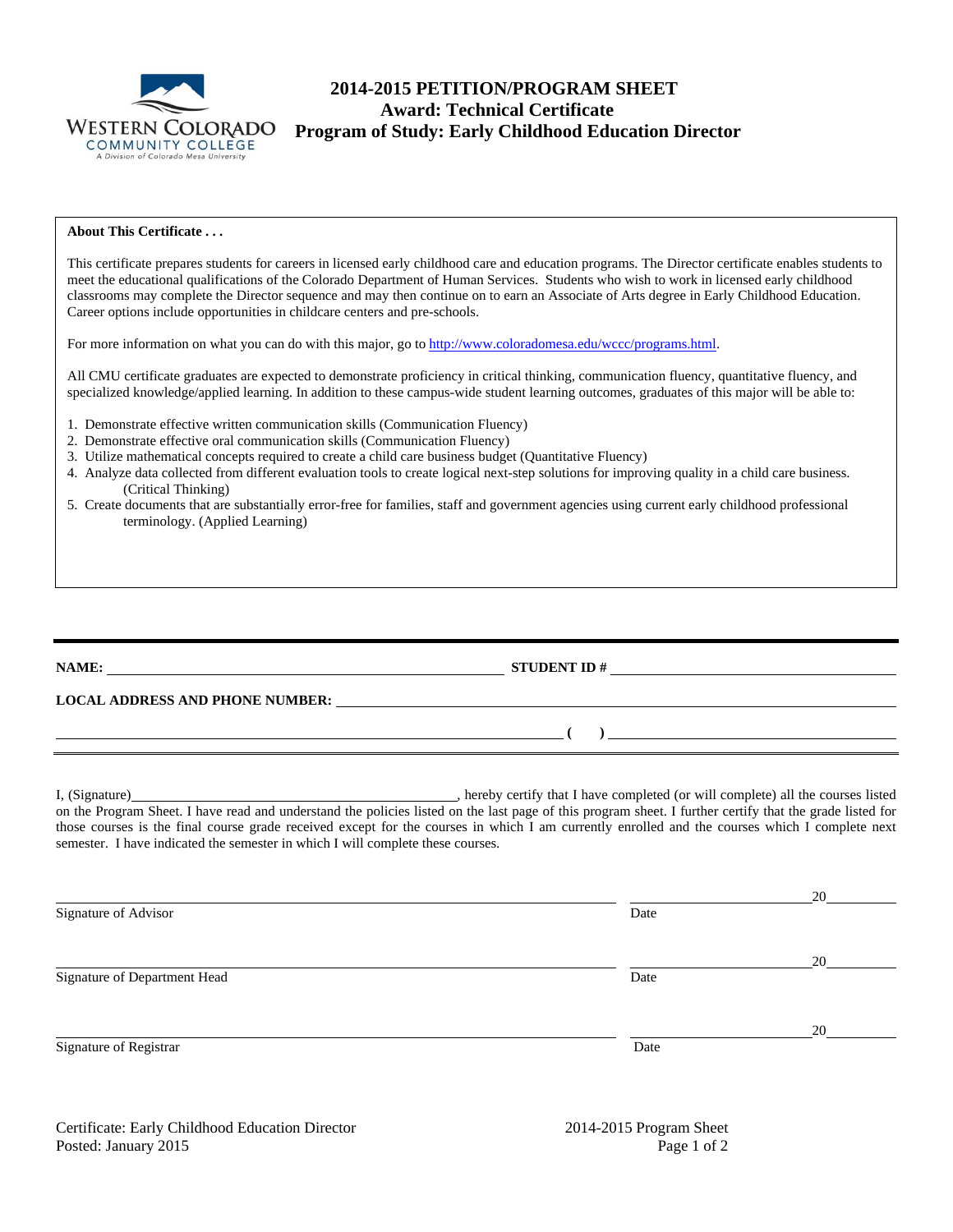**Students should work closely with a faculty advisor when selecting and scheduling courses prior to registration.** See the "Undergraduate Graduation Requirements" in the catalog for additional graduation information.

Degree Requirements:

- 2.00 cumulative GPA or higher in all coursework
- 2.00 cumulative GPA or higher in coursework toward the major content area

 A student must follow the CMU graduation requirements either from 1) the program sheet for the major in effect at the time the student officially declares a major; or 2) a program sheet for the major approved for a year subsequent to the year during which the student officially declares the major and is approved for the student by the department head. Because a program may have requirements specific to the degree, the student should check with the faculty advisor for additional criteria. It is the student's responsibility to be aware of, and follow, all requirements for the degree being pursued. Any exceptions or substitutions must be approved by the student's faculty advisor and Department Head.

#### **Required Early Childhood Education Courses** (30 Semester Hours)

| Course No Title |                                                                                                                                             | Sem.hrs                | Grade | Term |
|-----------------|---------------------------------------------------------------------------------------------------------------------------------------------|------------------------|-------|------|
|                 | EDEC 101 Introduction to Early Childhood<br>EDEC 113 Infant and Toddler Theory and Practice<br>EDEC 102 Introduction to Early Childhood Lab | 3 credits<br>3 credits |       |      |
|                 | OR.                                                                                                                                         |                        |       |      |
|                 | EDEC 299 Student Teaching                                                                                                                   | 3 credits              |       |      |
|                 | EDEC 103 Guidance Strategies                                                                                                                | 3 credits              |       |      |
|                 | EDEC 240 Curriculum & Development in EC                                                                                                     | 3 credits              |       |      |
|                 | EDEC 238 Early Childhood Development                                                                                                        | 3 credits              |       |      |
|                 | EDEC 241 Administration Human Relations                                                                                                     | 3 credits              |       |      |
|                 | EDEC 264 Administration in Early Childhood                                                                                                  | 3 credits              |       |      |
|                 | EDEC 205 Nutrition Health and Safety                                                                                                        | 3 credits              |       |      |
|                 | EDEC 250 Exceptionalities                                                                                                                   | 3 credits              |       |      |

Total: 30 credits

## **SUGGESTED COURSE SEQUENCING FOR A TECHNICAL CERTIFICATE IN Early Childhood Education Director**

This is a recommended sequence of course work. Certain courses may have prerequisites or are only offered during the Fall or Spring semesters. It is the student's responsibility to meet with their advisor and check the 2 year course matrix on the Colorado Mesa website for course availability.

| <b>First Semester</b>                              | <b>Hours</b>   |
|----------------------------------------------------|----------------|
| EDEC 101 Introduction to Early Childhood Education | 3              |
| EDEC 103 Guidance Strategies                       | 3              |
| EDEC 113 Infant and Toddler Theory and Practice    | 3              |
| EDEC 241 Administration Human Relations            | 3              |
| EDEC 205 Nutrition Health and Safety               | $\frac{3}{15}$ |
|                                                    |                |
| <b>Second Semester</b>                             | <b>Hours</b>   |
| EDEC 102 Introduction to Early Childhood Lab       |                |
| <b>OR</b>                                          |                |
| EDEC 299 Student Teaching                          | 3              |
| EDEC 238 Early Childhood Development               | 3              |
| EDEC 264 Administration in Early Childhood         | 3              |
| EDEC 240 Curriculum & Development in EC            | 3              |
| EDEC 250 Exceptionalities                          | <u>3</u>       |
|                                                    | 15             |